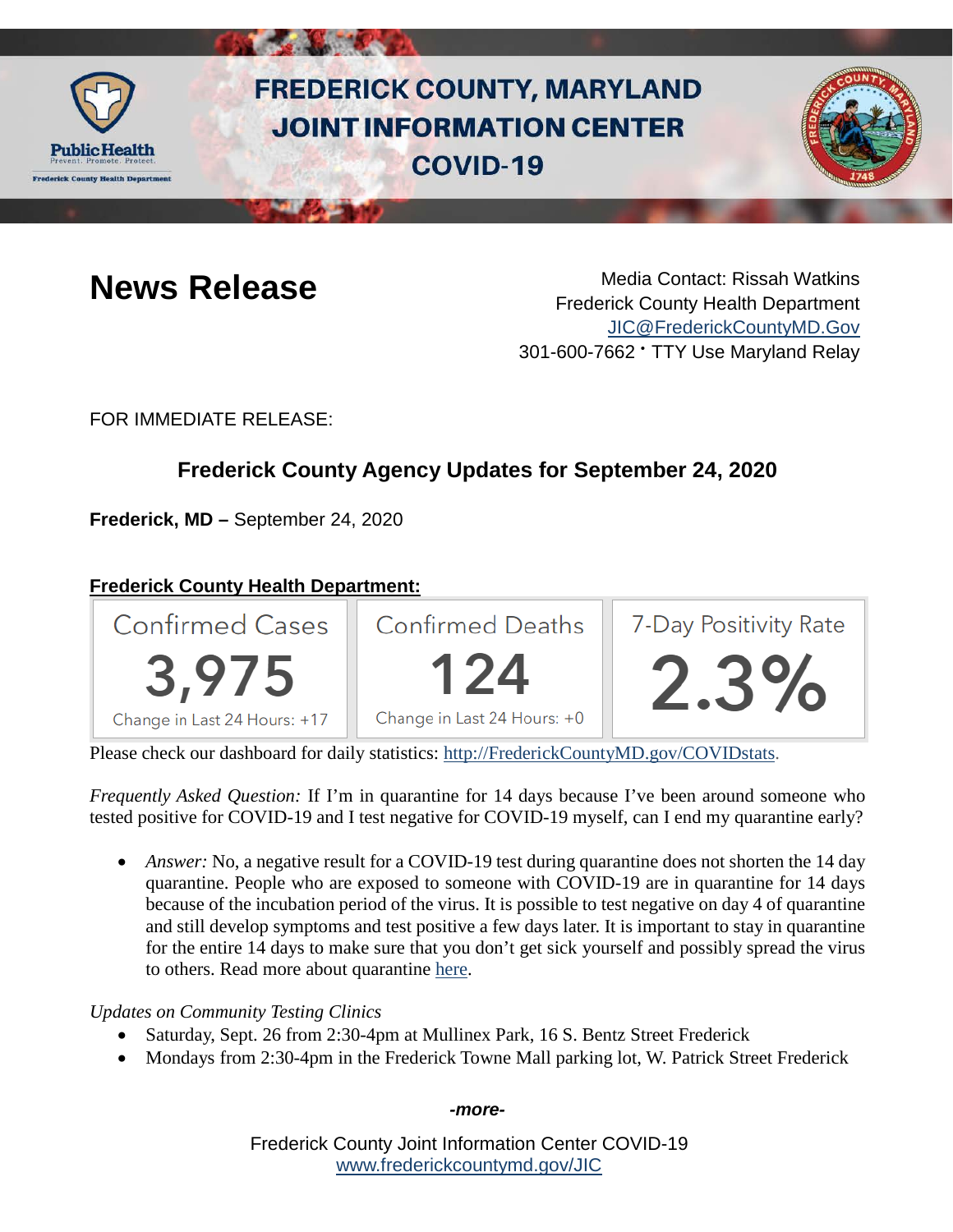

#### **Page 2/JIC**

#### **JIC:**

Halloween is just around the corner and it will be a little different this year to make sure everyone can enjoy safely. There are still fun activities that you can do! Here's a list of [recommendations](https://health.frederickcountymd.gov/DocumentCenter/View/6198/FC-Happy-Halloween-2020) from Frederick County Government and the Frederick County Health Department. You can also find a list of lower/moderate/and high risk activities [here.](https://www.cdc.gov/coronavirus/2019-ncov/daily-life-coping/holidays.html#halloween) Thank you for helping to keep our community safe and healthy during Halloween!



#### *-more-*

Frederick County Joint Information Center COVID-19 [www.frederickcountymd.gov/JIC](https://frederickcountymd.gov/JIC)